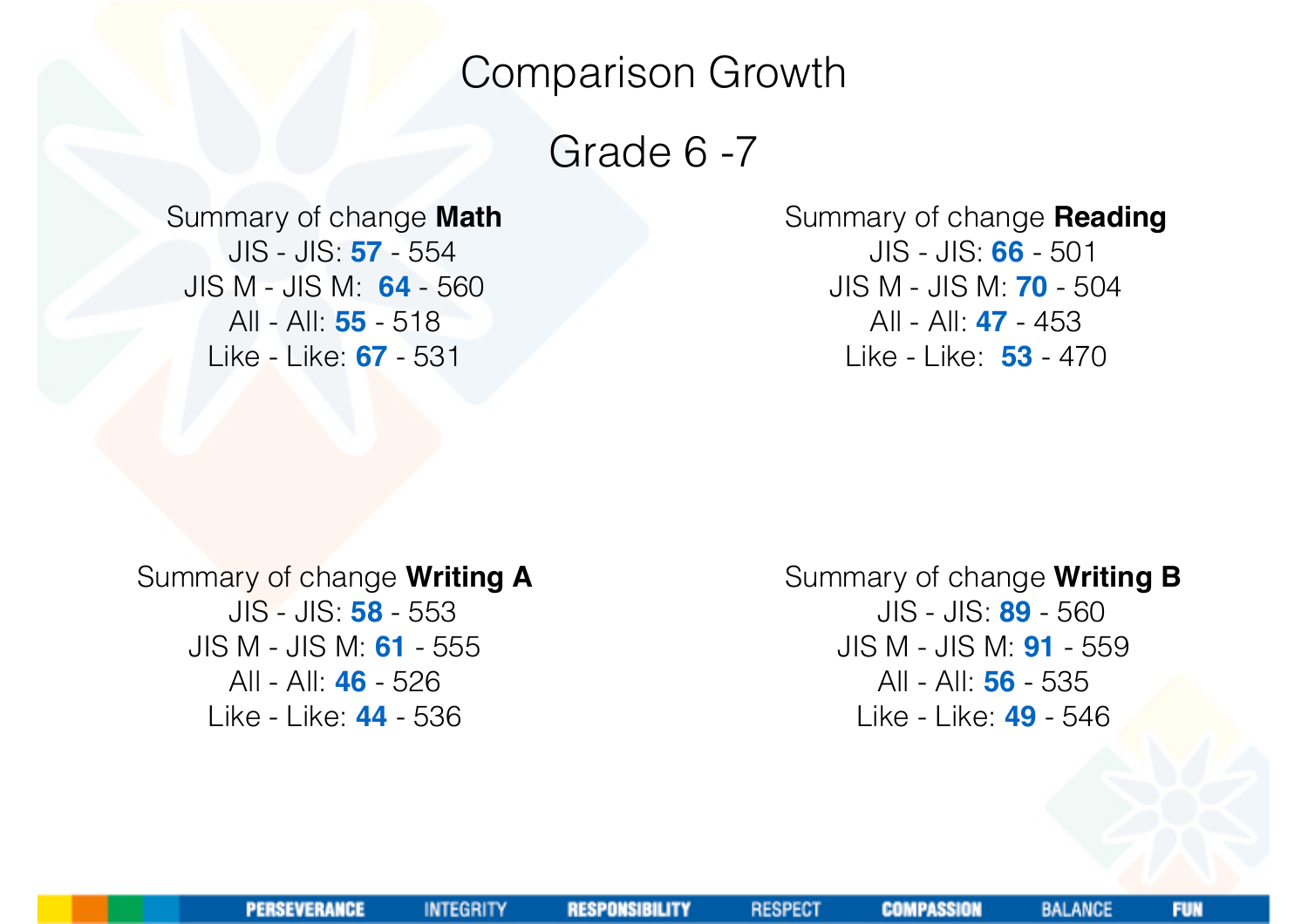# Comparison Growth Grade 7 -8

Summary of change **Math**

 JIS - JIS: **63** - 594 JIS M - JIS M: **72** - 604 All - All: **42** - 549 Like - Like: **36** - 548

Summary of change **Reading** JIS - JIS: **31** - 523 JIS M - JIS M: **43** - 533 All - All: **22** - 478 Like - Like: **11** - 486

Summary of change **Writing A** JIS - JIS: **41** - 574 JIS M - JIS M: **44** - 575 All - All: **35** - 552 Like - Like: **34** - 562

Summary of change **Writing B** JIS - JIS: **65** - 583 JIS M - JIS M: **74** - 588 All - All: **39** - 564 Like - Like: **40** - 569

**RESPONSIBILITY** 

**INTEGRITY** 

**RESPECT** 

**COMPASSION** 

**FUN**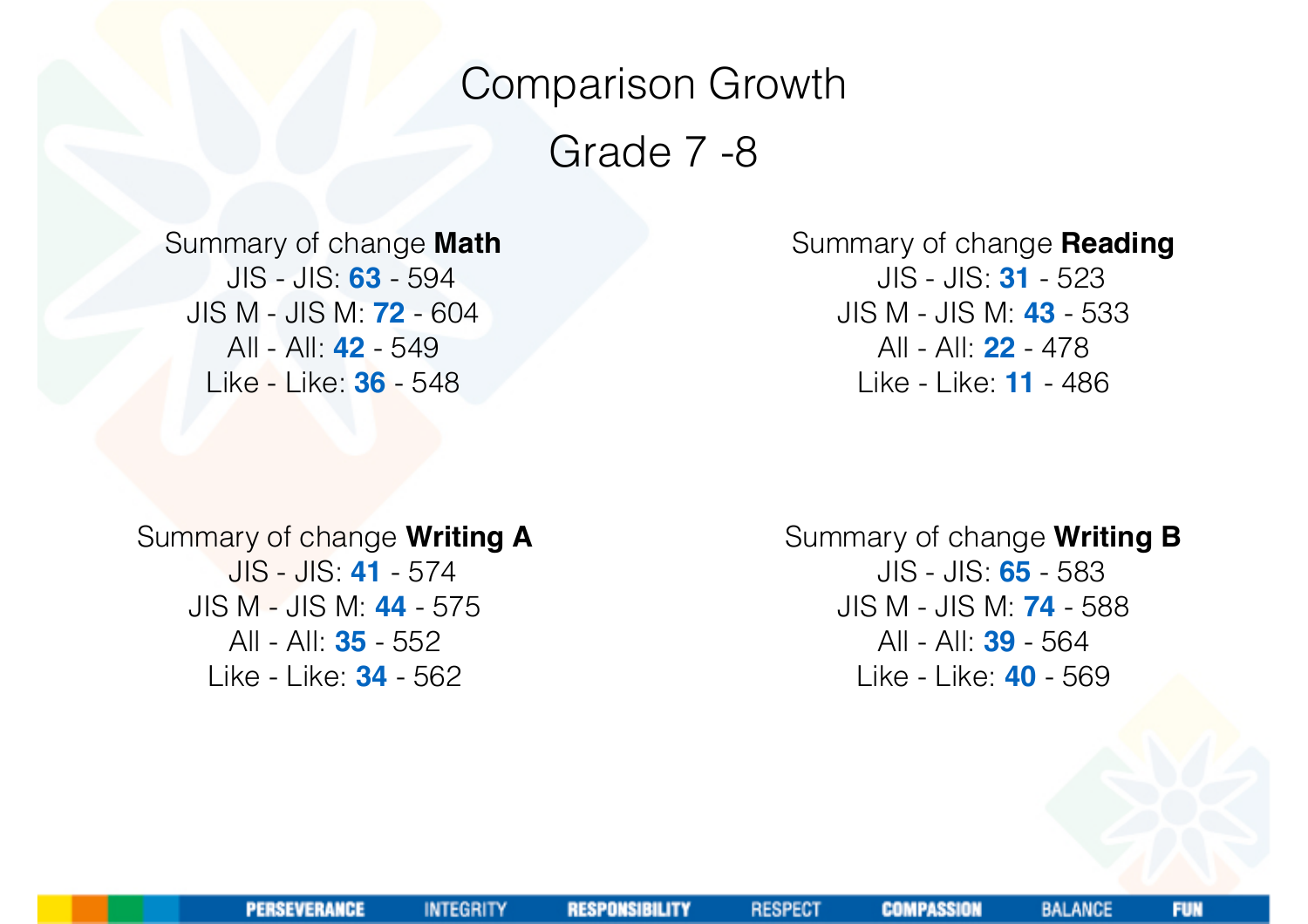◆JIS

#### **ISA Grade 7 Math**

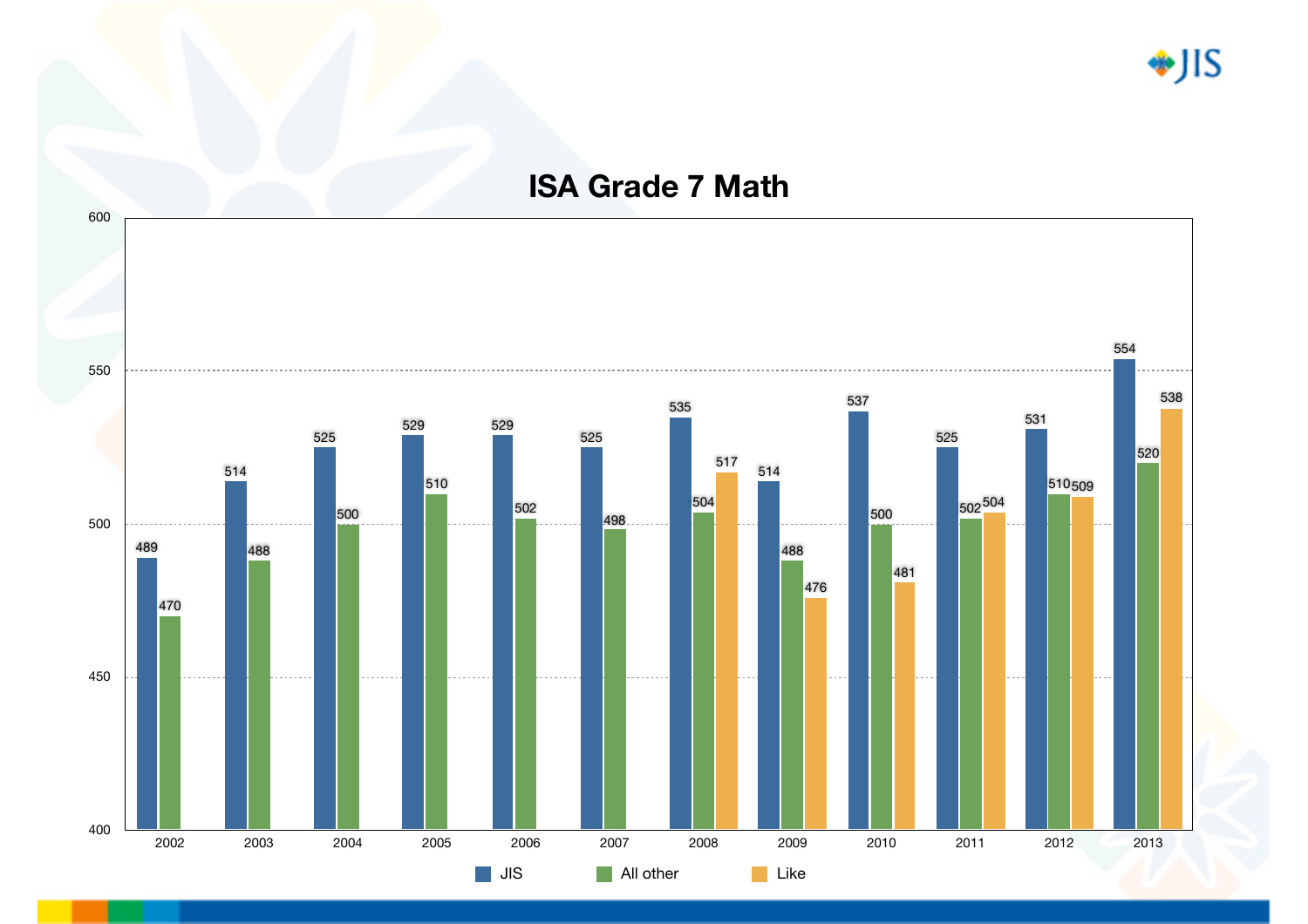\*JIS

#### **ISA Grade 7 Reading**



**JIS** All Other LIKE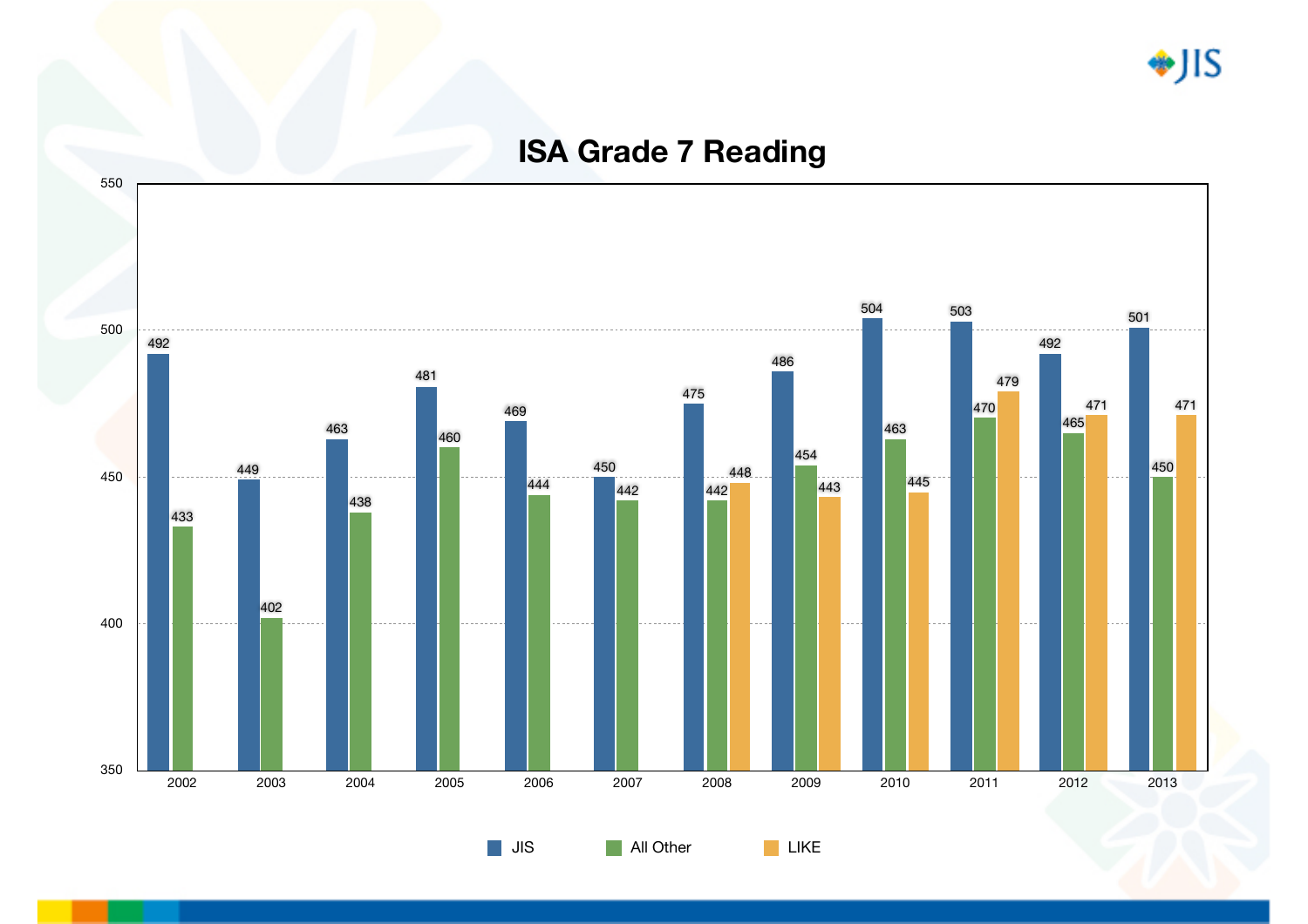♦JIS

#### **ISA Grade 7 Narrative Writing**